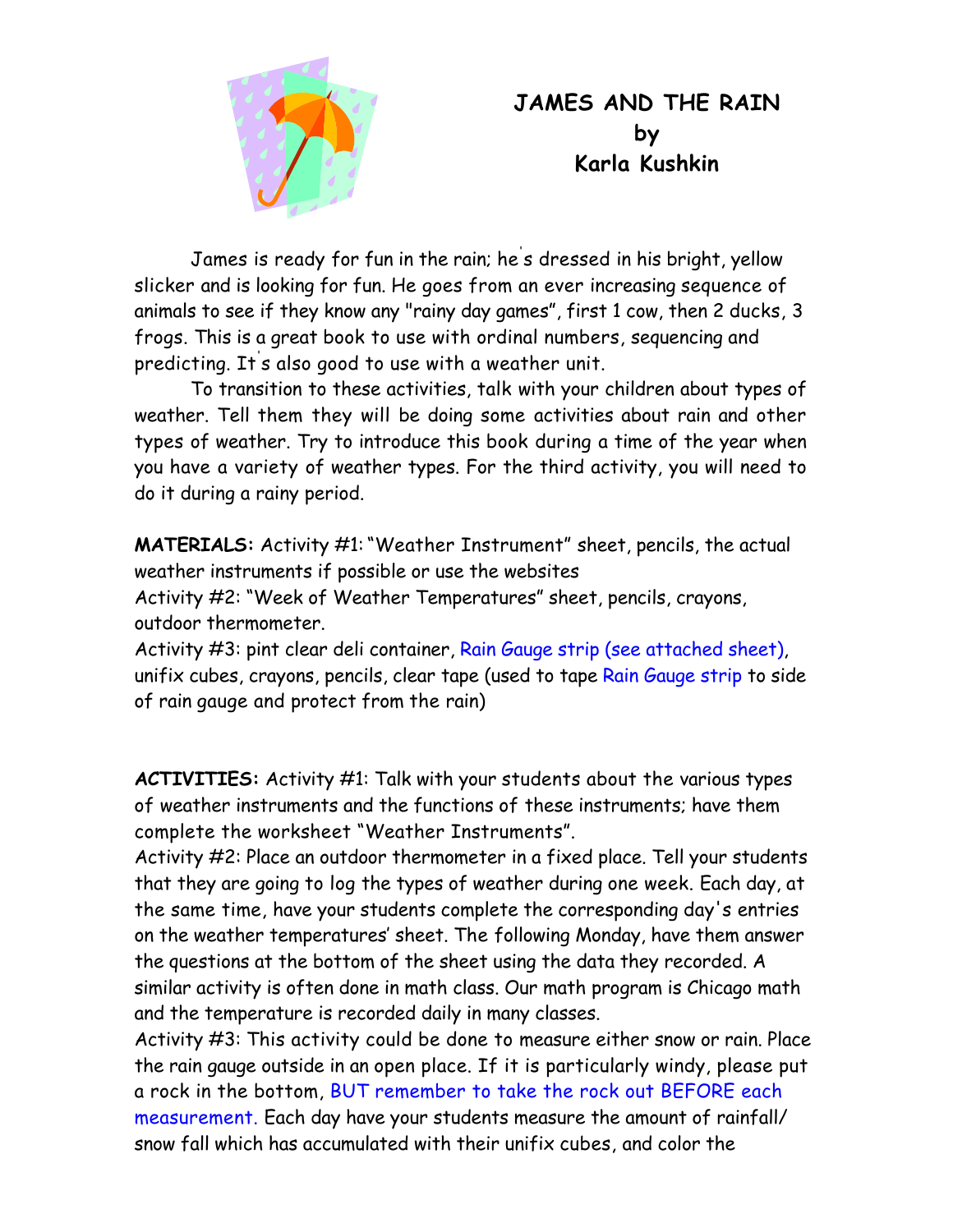corresponding amount on their strips. Have them arrange each day's strip side by side to make a graph. Have them write each day' s date underneath the matching strip. When the graph is complete, ask them the following questions. They should be able to answer them from looking at the graph:

- 1. On what day did it rain the most?
- 2. On what day/days didn't it rain?
- 3. On what day/days would you expect to see the most puddles?

Source: Activities #1 & #2: Adapted from Integrated Theme Units, Scholastic Inc., c1992; Activity #3 - Pat McKean

Art connection: Make a rain painting per attached directions.

**TEACHER NOTES:** Any of the activities could be started in this way: Put a drop of water in each student's hand. Then discuss how important water is to each of us. After a few minutes, ask the students to observe the drop. Many will cry, "It's gone!"

### **STANDARDS:**

**BSL:** 1.1, 1.2, 1.3, 1.4, 1.8, 1.9, 2.2, 3.1, 4.1, 4.5, 9.2, 12.2, 12.4 **NCTM:** 4d, 10a, l0b, 10c, 10d, 11a, 11b, 11c **SCS:** A1, A2

Kushkin, Karla. James and the Rain. [\* Kus] Illus. by Reg Cartwright. NY: Simon & Schuster, c1995. ISBN#0671888080 James puts on his yellow slicker and goes out into the rain to play rainy day games with an ever-increasing number of different animals.

Martin, Bill, Jr., and John Archambault. Listen to the Rain.[\* Mar] Illus. by James Endicott. NY Henry Holt and Company, c1988. ISBN#0805006826 Describes the changing sounds of the rain, the slow soft sprinkle, the drip-drop tinkle, the sounding, pounding, roaring rain, and the fresh, wet silent after-time of rain. Very onomatopoetic.

Polacco, Patricia. Thundercake. [\* Pol] NY Philomel, c1990. ISBN#039922316 A grandmother distracts her grandchildren during a storm by making a cake.

### **WEBSITES:**

http://www.miamisci.org/hurricane/weathertools.html This site will show your students how to make weather instruments that measure conditions that cause changes in the weather. Make the following weather tools for your own weather station. They will help you measure wind, air pressure, moisture, and temperature.

This website is called "Weather Wiz Kids". This "page" gives information about all weather instruments:

http://www.weatherwizkids.com/wxinstruments.htm. There is a great deal of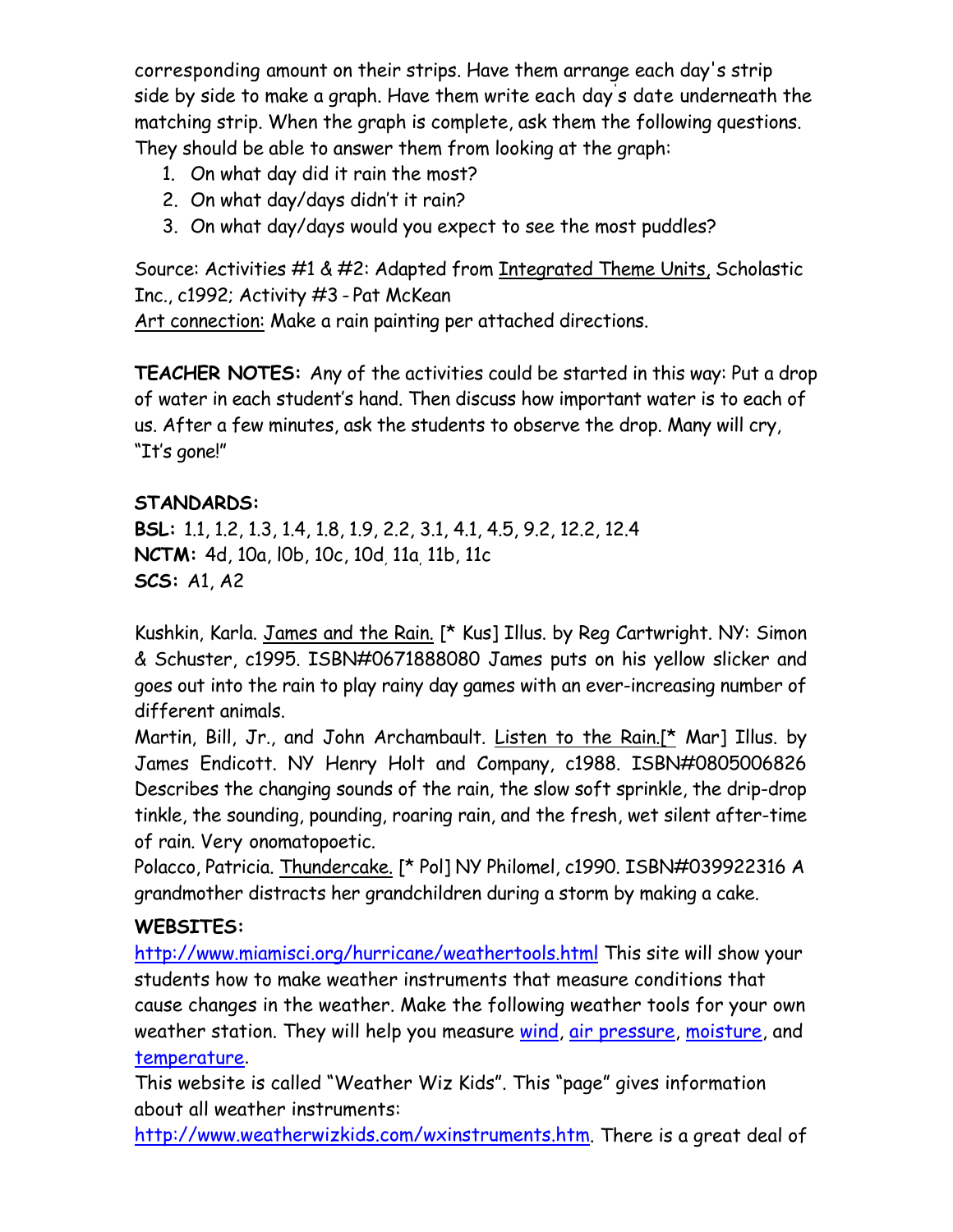information about all kinds of weather. The site is kid-friendly with great pictures.

#### **ART CONNECTION:** Make a Rain Painting

 You can take advantage of the next rainy day by showing the children how to make rain paintings. You will need these materials: white construction paper, paintbrushes, tempera paints, rain!

 Have students paint different colored designs on their papers. Let the paint dry. Then have the children put their paintings outside for a moment or two. (The amount of time will depend upon how hard it is raining.) **Caution** students to hold the paintings flat so the paint doesn't run. Inside, place the paintings on a flat surface and let them dry. Ask the children to observe the different patterns created by the rain.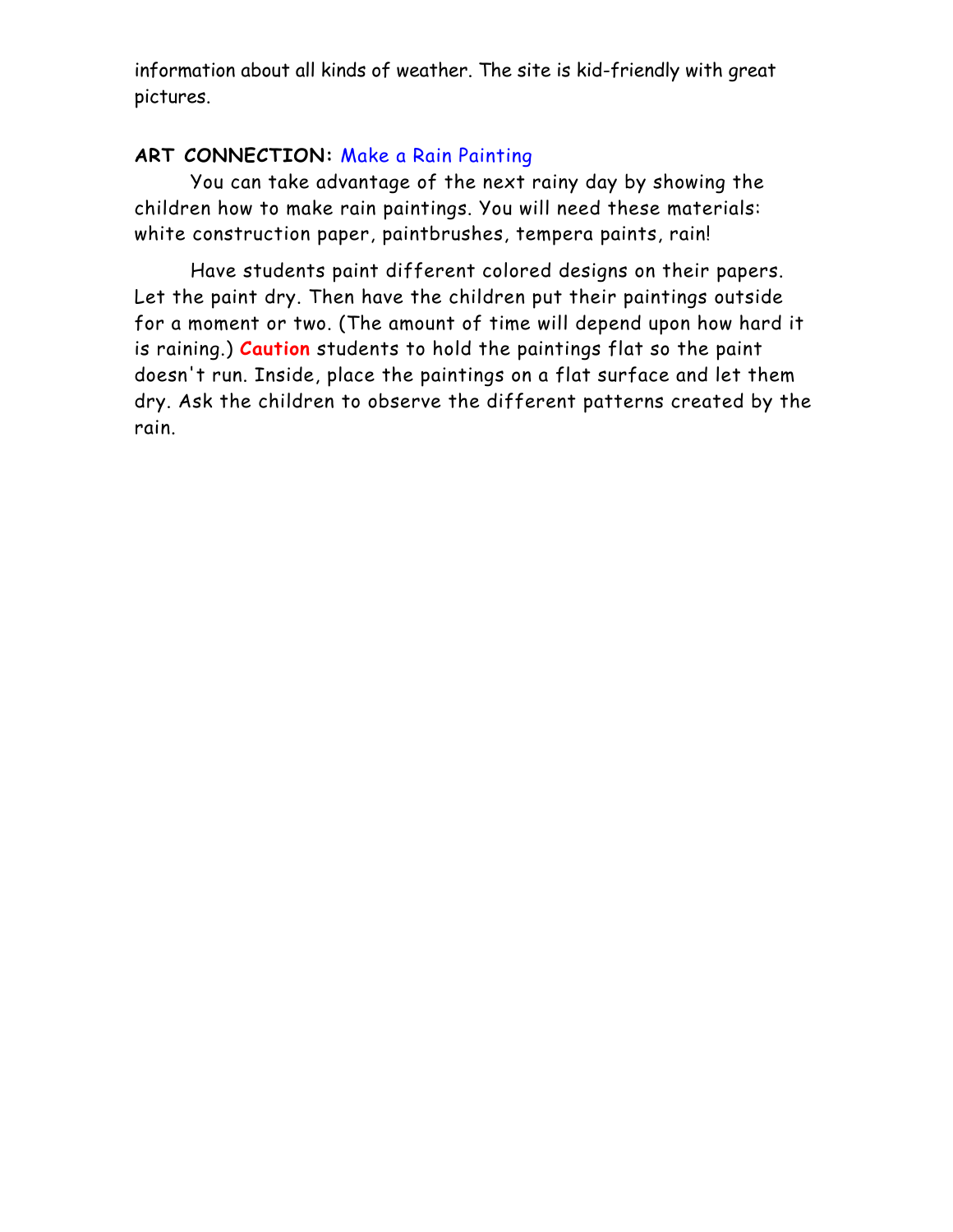| Day of Week | Temperature °C/°F | Picture of Weather |  |
|-------------|-------------------|--------------------|--|
| Monday      |                   |                    |  |
|             |                   |                    |  |
|             |                   |                    |  |
|             |                   |                    |  |
| Tuesday     |                   |                    |  |
|             |                   |                    |  |
|             |                   |                    |  |
|             |                   |                    |  |
| Wednesday   |                   |                    |  |
|             |                   |                    |  |
|             |                   |                    |  |
|             |                   |                    |  |
| Thursday    |                   |                    |  |
|             |                   |                    |  |
|             |                   |                    |  |
|             |                   |                    |  |
| Friday      |                   |                    |  |
|             |                   |                    |  |
|             |                   |                    |  |
|             |                   |                    |  |

Record the temperature on each day of the school week. Draw a picture of the kind of weather you observe: sunny, cloudy, rainy, snowy, windy. Suggest that your students use the following symbols: sun, cloud, umbrella, pair of mittens, and kite, respectively. Use the data chart to answer these questions:

\_\_\_\_\_\_\_\_\_\_\_\_\_\_\_\_\_\_\_\_\_\_\_\_\_\_\_\_\_\_\_\_\_\_\_\_\_\_\_\_\_\_\_\_\_\_\_\_\_\_\_\_

- 1. What was the highest temperature? \_\_\_\_\_\_\_\_\_\_\_\_\_\_\_\_\_\_\_\_\_\_\_\_\_
- 2. Did it rain this week? \_\_\_\_\_\_\_\_\_\_\_\_\_\_\_\_\_\_\_\_\_\_\_\_\_\_\_\_\_\_\_\_\_\_\_\_
- 3. How many days was it sunny? \_\_\_\_\_\_\_\_\_\_\_\_\_\_\_\_\_\_\_\_\_\_\_\_\_\_\_\_\_\_
- 4. How would you describe the week's weather? \_\_\_\_\_\_\_\_\_\_\_\_\_\_\_\_\_\_\_\_\_\_\_\_\_\_\_\_\_\_\_\_\_\_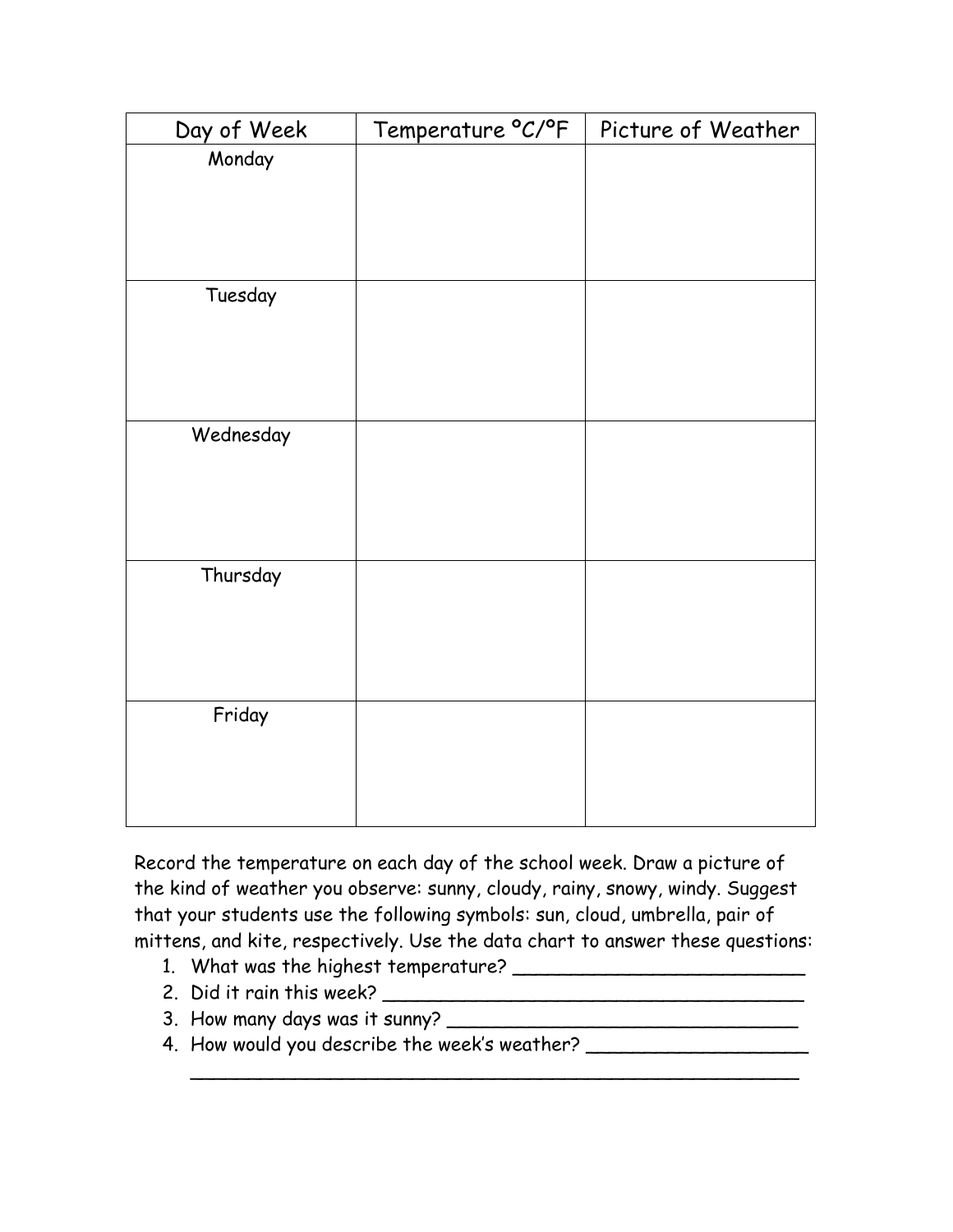# **WEATHER INSTRUMENTS**

Match the instrument with its description by drawing lines.

A THERMOMETER measures the air temperature.

|                                 |   | Mistai Museuta of Sciefice |    |  |
|---------------------------------|---|----------------------------|----|--|
|                                 | ä | ã                          | នី |  |
| <u>lüdmuluuluuluuluuluuluul</u> |   |                            |    |  |

**Rain Gauge Ruler** 

A RAIN GAUGE measures the amount of rain that has fallen over a specific time period.

A BAROMETER measures air pressure.

An ANEMOMETER measures wind speed. The cups catch the wind, turning a dial attached to the instrument. The dial shows the wind speed.

A WIND SOCK is usually orange but it can be green; it may have seen at an airport and it can be used to help pilots measure wind direction.